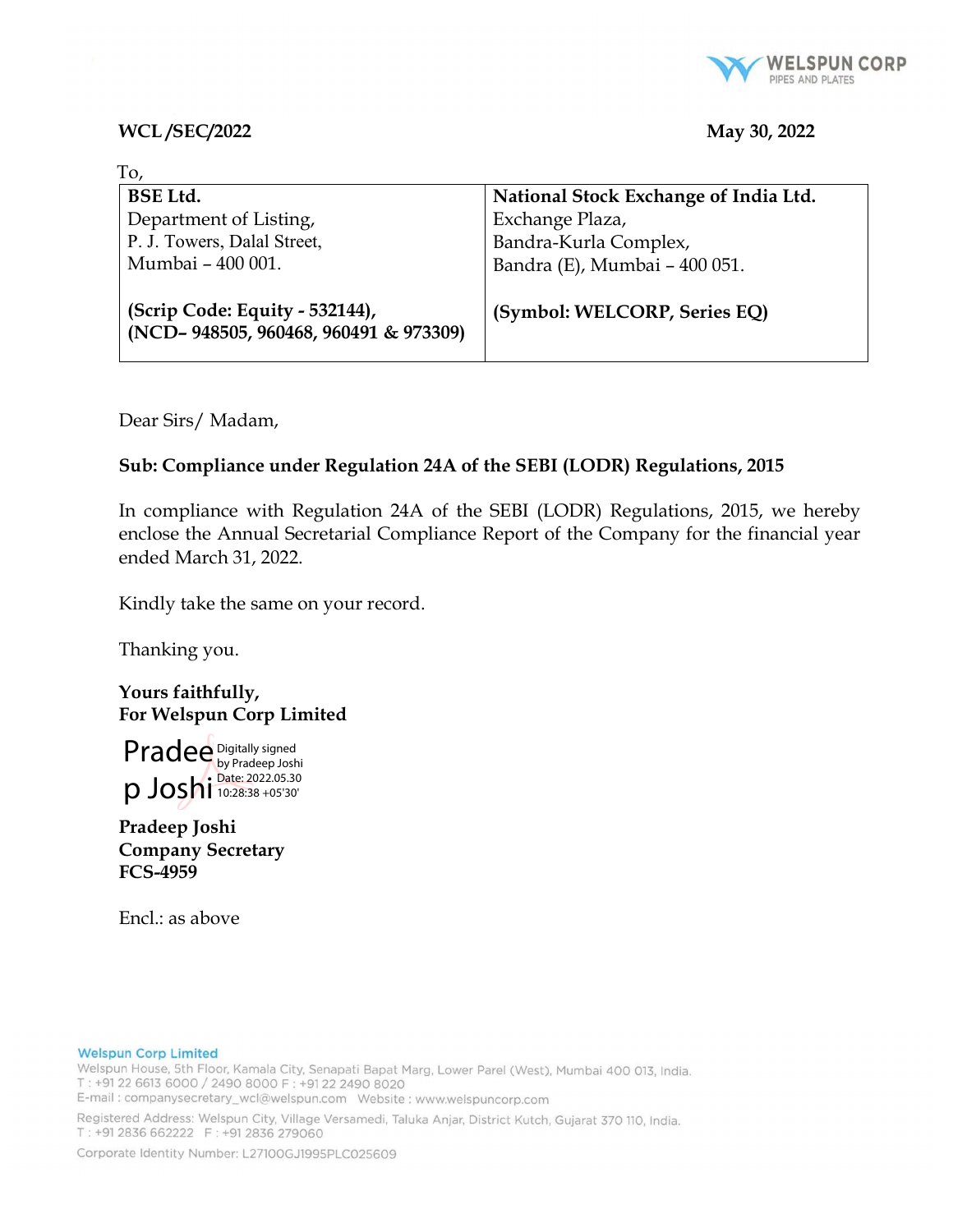# Mihen Halani &Associates *Practicing Company Secretaries* A-501/L, Jaswanti Allied Business Centre, Kachpada, Ramchandralane Extn. Rd, Malad (West), Mumbai – 400 064,  $\mathbf{\hat{m}}$ : 022 – 6236 0279 $\equiv$ : mihenhalani@gmail.com

# **Annual Secretarial Compliance Report of Welspun Corp Limited for the year ended March 31, 2022**

To, **The Board of Directors, Welspun Corp Limited CIN: L27100GJ1995PLC025609 Welspun City, Village Versamedi, Taluka – Anjar, Dist. Kutch, Gujarat - 370 110 BSE Scrip Code: 532144 / NSE Symbol: WELCORP / ISIN: INE191B01025**

We, M/s. Mihen Halani & Associates have examined:

- a) all the documents and records made available to us and explanation provided by **Welspun Corp Limited ("the listed entity");**
- b) the filings / submissions made by the listed entity to the stock exchanges;
- c) website of the listed entity;
- d) any other document / filing, as may be relevant, which has been relied upon to make this certification;

for the year ended March 31, 2022 **("Review Period")** in respect of compliance with the provisions of :

- a) the Securities and Exchange Board of India Act, 1992 **("SEBI Act")** and the Regulations, circulars, guidelines issued thereunder; and
- **b)** the Securities Contracts (Regulation) Act, 1956 **("SCRA"),** rules made thereunder and the Regulations, circulars, guidelines issued thereunder by the Securities and Exchange Board of India **("SEBI");**

The specific Regulations, whose provisions and the circulars / guidelines issued thereunder, have been examined, include:-

- a) Securities and Exchange Board of India (Listing Obligations and Disclosure Requirements) Regulations, 2015;
- b) The Securities and Exchange Board of India (Issue of Capital and Disclosure Requirements) Regulations, 2018;
- c) The Securities and Exchange Board of India (Substantial Acquisition of Shares and Takeovers) Regulations, 2011;
- d) The Securities and Exchange Board of India (Prohibition of Insider Trading) Regulations, 2015;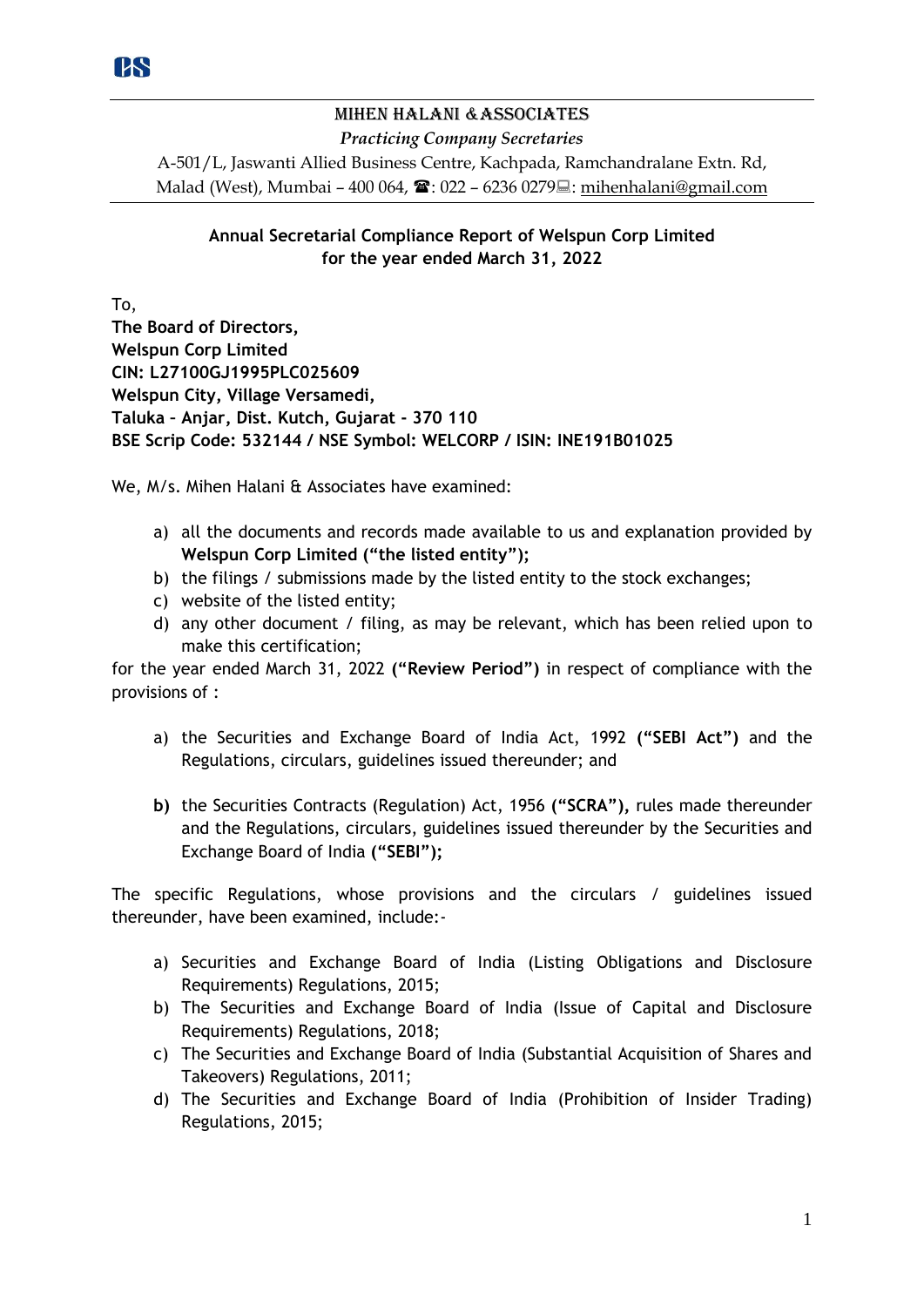

- e) Securities and Exchange Board of India (Share Based Employee Benefits and Sweat Equity) Regulations, 2021**;**
- f) The Securities and Exchange Board of India (Issue and Listing Of Non-Convertible Securities) Regulations, 2021**;**
- g) The Securities and Exchange Board of India (Registrars to an Issue and Share Transfer Agents) Regulations, 1993 regarding the Companies Act and dealing with client;
- h) The Securities and Exchange Board of India (Delisting of Equity Shares) Regulations, 2021 - **Not Applicable to the listed entity during the period under review;**
- i) The Securities and Exchange Board of India (Buyback of Securities) Regulations, 2018 - **Not Applicable to the listed entity during the period under review, and**
- j) The Securities and Exchange Board of India (Depositories and Participants) Regulations, 2018;

and circulars / guidelines issued thereunder and based on the above examination, we hereby report that, during the Review Period:

i. The listed entity has complied with all the provisions of the above Regulations and circulars/guidelines issued thereunder except in respect of matters specified below;

| Sr.            | <b>Compliance Requirement</b>   | <b>Deviations</b> | Observations/  |  |  |
|----------------|---------------------------------|-------------------|----------------|--|--|
| No.            | (Regulations/circulars/guidelin |                   | <b>Remarks</b> |  |  |
|                | es including specific clause)   |                   |                |  |  |
| Not Applicable |                                 |                   |                |  |  |

- ii. The listed entity has maintained proper records under the provisions of the above Regulations and circulars/guidelines issued thereunder insofar as it appears from our examination of those records.
- iii. The following are the details of actions taken against the listed entity / its promoters / directors / material subsidiaries either by SEBI or by Stock Exchanges (including under the Standard Operating Procedures issued by SEBI through various circulars) under the aforesaid Acts / Regulations and circulars / guidelines issued thereunder.

| Sr.<br>No.     | Action taken by | Details of<br>violation | <b>Details of action</b><br>taken E.g. fines,<br>warning letter,<br>debarment, etc. | Observations/<br>remarks of the<br>Practicing<br>Company<br>Secretary, if any. |
|----------------|-----------------|-------------------------|-------------------------------------------------------------------------------------|--------------------------------------------------------------------------------|
| Not Applicable |                 |                         |                                                                                     |                                                                                |